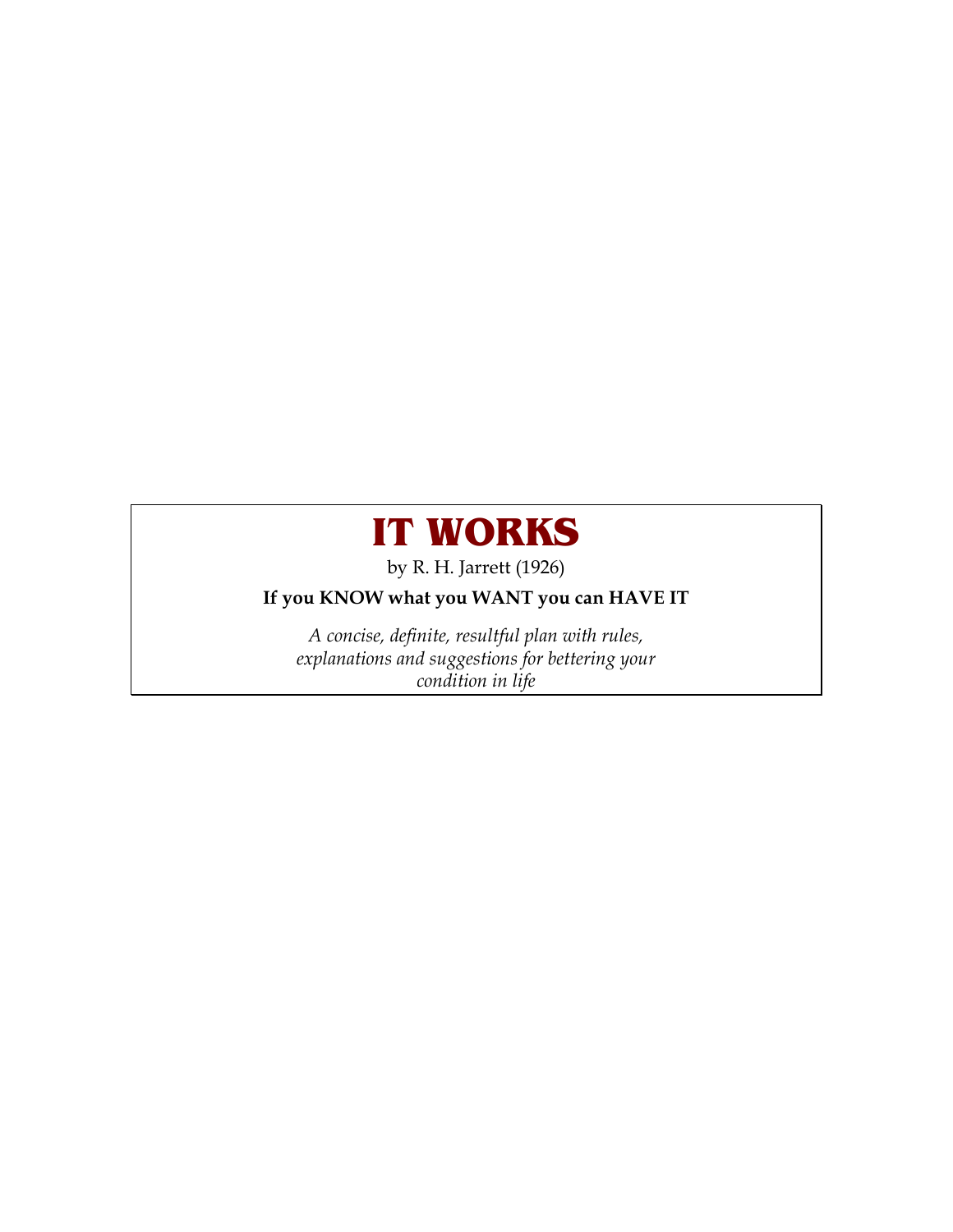#### What is the Real Secret of Obtaining Desirable Possessions?

ARE some people born under a lucky star or other charm which enables them to have all that which seems so desirable, and if not, what is the cause of the difference in conditions under which men live?

Many years ago, feeling that there must be a logical answer to this question, I decided to find out, if possible, what it was. I found the answer to my own satisfaction, and for years, have given the information to others who have used it successfully.

From a scientific, psychological or theological viewpoint, some of the following statements may be interpreted as incorrect, but nevertheless, the plan has brought the results desired to those who have followed the simple instructions, and it is my sincere belief that I am now presenting it in a way which will bring happiness and possessions to many more.

"IF wishes were horses, beggars would ride," is the attitude taken by the average man and woman in regard to possessions. They are not aware of a power so near that it is overlooked; so simple in operation that it is difficult to conceive; and so sure in results that it is not made use of consciously, or recognized as the *cause of* failure or success.

"GEE, I wish that were mine," is the outburst of Jimmy, the office boy, as a new red roadster goes by; and Florence, the telephone operator, expresses the same thought regarding a ring in the jeweler's window; while poor old Jones, the bookkeeper, during the Sunday stroll, replies to his wife, "Yes, dear, it would be nice to have a home like that, but it is out of the question. We will have to continue to rent." Landem, the salesman, protests that he does all the work, gets the short end of the money and will some day quit his job and find a real one, and President Bondum, in his private sanctorum, voices a bitter tirade against the annual attack of hay-fever.

At home it is much the same. Last evening, father declared that daughter Mabel was headed straight for disaster, and today, mother's allowance problem and other trying affairs fade into insignificance as she exclaims, "This is the last straw. Robert's school teacher wants to see me this afternoon. His reports are terrible, I know, but I'm late for Bridge now. She'll have to wait until tomorrow." So goes the endless stream of expressions like these from millions of people in all classes who give no thought to what they really want, and who are getting all they are entitled to or expect.

If you are one of these millions of thoughtless talkers or wishers and would like a decided change from your present condition, you can have it, but first of all you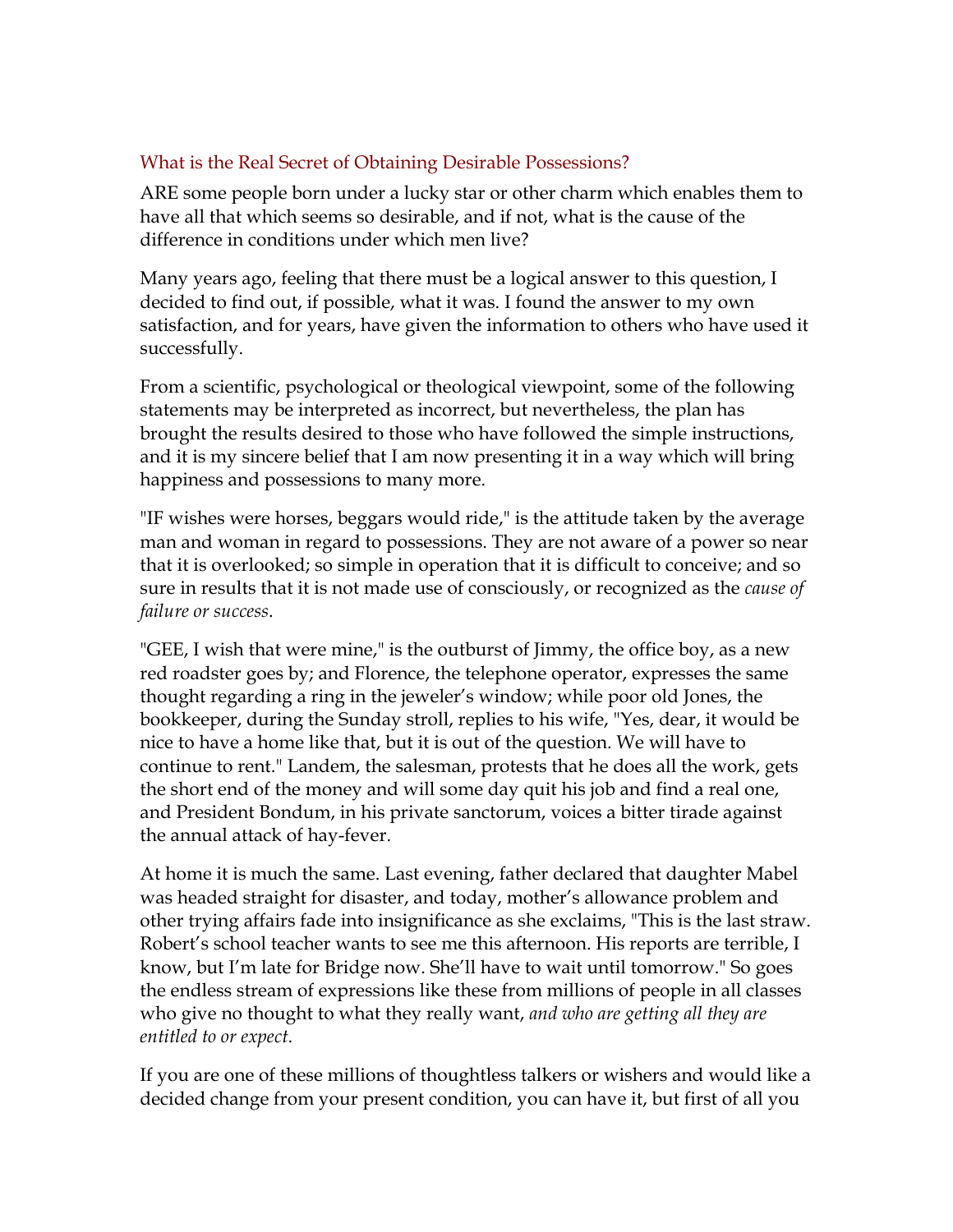must know what you want and this is no easy task. When you can train your objective mind (the mind you use every day) to decide definitely upon the things or conditions you desire, you will have taken your first big step in accomplishing or securing what you know you want.

To get what you want is no more mysterious or uncertain than the radio waves all around you. Tune in correctly and you get a perfect result, but to do this, it is, of course, necessary to know something of your equipment and have a plan of operation.

You have within you a *mighty power*, anxious and willing to serve you, a *power* capable of giving you that which you earnestly desire. This power is described by Thomson Jay Hudson, Ph.D., LL.D., author of "The Law of Psychic Phenomena," as your subjective mind. Other learned writers use different names and terms, but all agree that it is omnipotent. Therefore, I call this Power "Emmanuel" (God in us).

Regardless of the name of this Great Power, or the conscious admission of a God, the Power is capable and willing to carry to a complete and perfect conclusion every earnest desire of your objective mind, but you must be really in earnest about what you want.

Occasional wishing or half-hearted wanting does not form a perfect connection or communication with your omnipotent power. You must be in earnest, sincerely and truthfully desiring certain conditions or things -- mental, physical or spiritual.

Your objective mind and will are so vacillating that you usually only WISH for things and the wonderful, capable power within you does not function.

Most wishes are simply vocal expressions. Jimmy, the office boy, gave no thought of possessing the red roadster. Landem, the salesman, was not thinking of any other job or even thinking at all. President Bondum knew he had hay fever and was expecting it. Father's business was quite likely successful, and mother no doubt brought home first prize from the Bridge party that day, but they had no fixed idea of what they really wanted their children to accomplish and were actually helping to bring about the unhappy conditions which existed.

If you are in earnest about changing your present condition, here is a concise, definite, resultful plan, with rules, explanations and suggestions.

# The Plan

WRITE down on paper in order of their importance the things and conditions you really want. Do not be afraid of wanting too much. Go the limit in writing down your wants. Change the list daily, adding to or taking from it, until you have it about right. Do not be discouraged on account of changes, as this is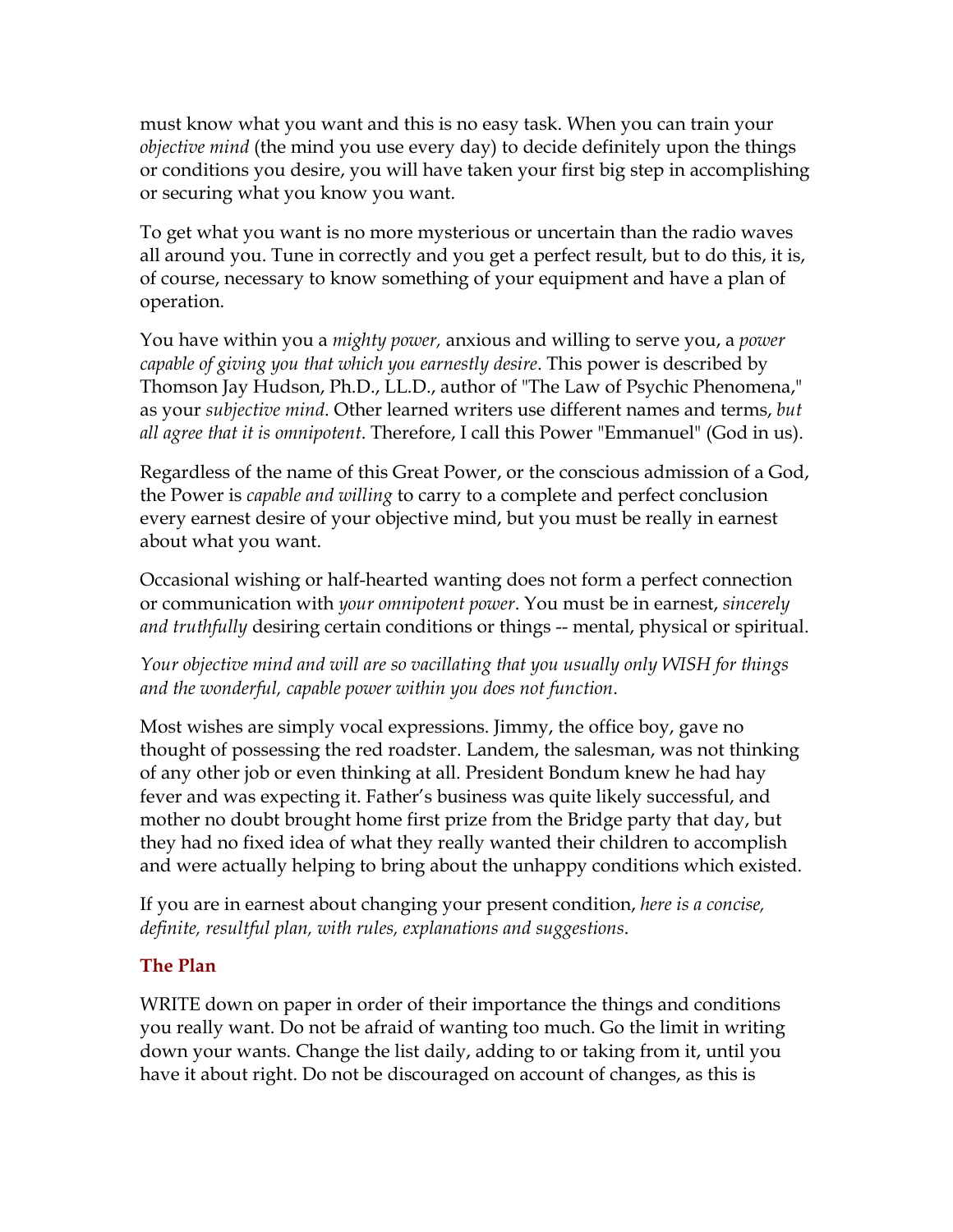natural. There will always be changes and additions with accomplishments and increasing desires.

## Three Positive Rules Of Accomplishment

1. Read the list of what you want three times each day: morning, noon and night.

# 2. Think of what you want as often as possible.

#### 3. Do not talk to any one about your plan except to the Great Power within you which will unfold to your Objective Mind the method of accomplishment.

It is obvious that you cannot acquire faith at the start. Some of your desires, from all practical reasoning, may seem positively unattainable, but, nevertheless, write them down on your list in their proper place of importance to you.

There is no need to analyze how this Power within you is going to accomplish your desires. Such a procedure is as unnecessary as trying to figure out why a grain of corn placed in fertile soil shoots up a green stalk, blossoms and produces an ear of corn containing hundreds of grains, each capable of doing what the one grain did. If you will follow this definite plan and carry out the three simple rules, the method of accomplishment will unfold quite as mysteriously as the ear of corn appears on the stalk, and in most cases much sooner than you expect.

When new desires, deserving position at or about the top of your list, come to you, then you may rest assured you are progressing correctly.

Removing from your list items which at first you thought you wanted, is another sure indication of progress.

It is natural to be skeptical and have doubts, distrust and questionings, but when these thoughts arise, get out your list. Read it over; or if you have it memorized, talk to your inner self about your desires until the doubts that interfere with your progress are gone. Remember, nothing can prevent your having that which you earnestly desire. Others have these things. Why not you?

The Omnipotent Power within YOU does not enter into any controversial argument. It is waiting and willing to serve when you are ready, but your objective mind is so susceptible to suggestion that it is almost impossible to make any satisfactory progress when surrounded by skeptics. Therefore, choose your friends carefully and associate with people who now have some of the things you really want, but do not discuss your method of accomplishment with them.

Put down on your list of wants such material things as money, home, automobile, or whatever it may be, but do not stop there. Be more definite. If you want an automobile, decide what kind, style, price, color, and all the other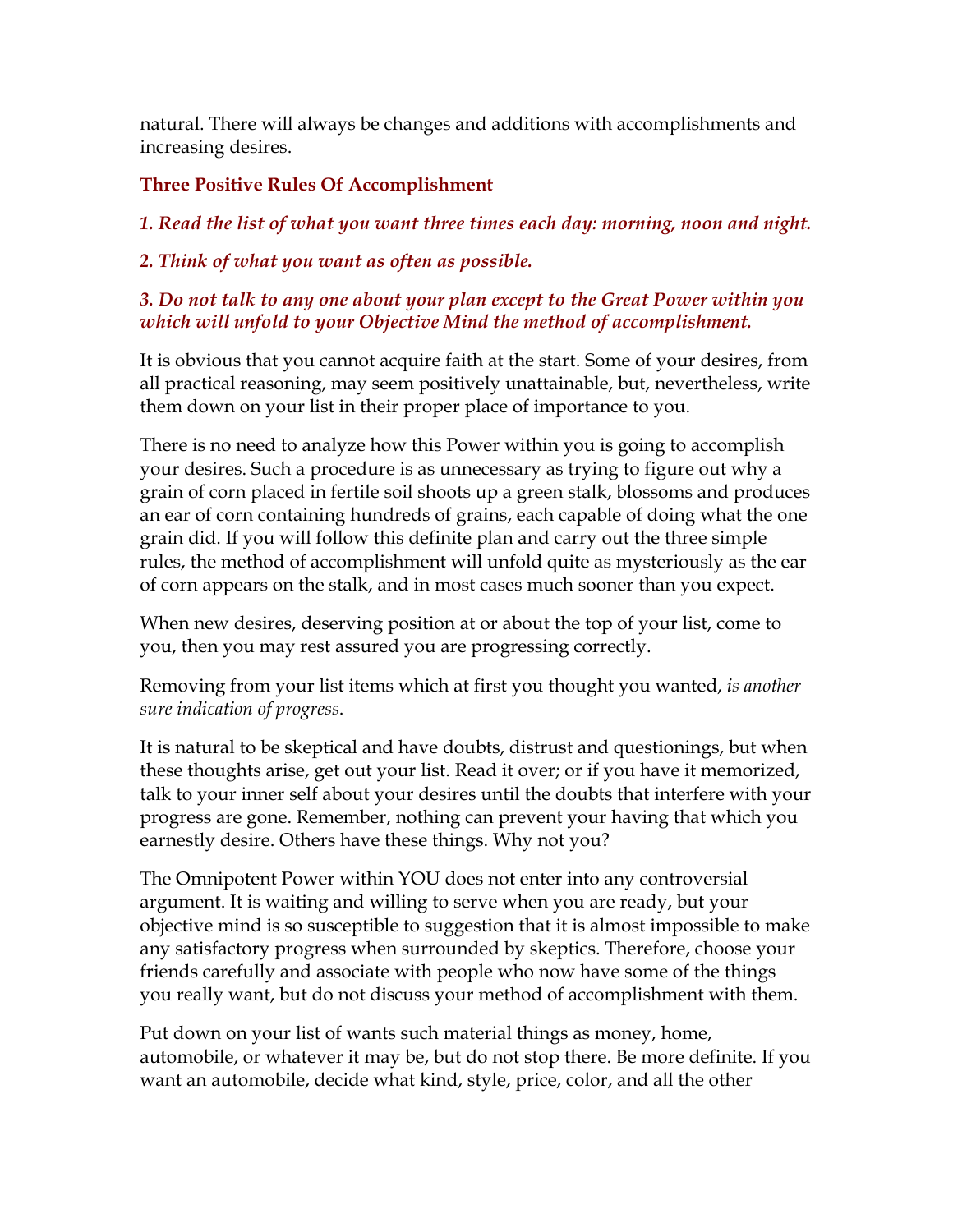details, including when you want it. If you want a home, plan the structure, grounds and furnishings.

Decide on location and cost. If you want money, write down the amount. If you want to break a record in your business, put it down. It may be a sales record. If so, write out the total, the date required, then the number of items you must sell to make it, also list your prospects and put after each name the sum expected. This may seem very foolish at first, but you can never realize your desires if you do not know positively and in detail what you want and when you want it. If you cannot decide this, you are not in earnest, You must be definite, and when you are, results will be surprising and almost unbelievable.

A natural and ancient enemy will no doubt appear when you get your first taste of accomplishment. This enemy is Discredit, in form of such thoughts as: "It can't be possible; it just happened to be. What a remarkable coincidence!"

When such thoughts occur, give thanks and assert credit to your Omnipotent Power for the accomplishment. By doing this, you gain assurance and more accomplishment, and in time, prove to yourself that there is a law, which actually works -- at all times -- when you are in tune with it.

Sincere and earnest thanks cannot be given without gratitude and it is impossible to be thankful and grateful without being happy. Therefore, when you are thanking your greatest and best friend, your Omnipotent Power for the gifts received, do so with all your soul, and let it be reflected in your face. The Power and what it does is beyond understanding. Do not try to understand it, but accept the accomplishment with thankfulness, happiness, and strengthened faith.

# Caution

It is possible to want and obtain that which will make you miserable; that which will wreck the happiness of others; that which will cause sickness and death; that which will rob you of eternal life. You can have what you want, but you must take all that goes with it: so in planning your wants, plan that which you are sure will give to you and your fellow man the greatest good here on earth; thus paving the way to that future hope beyond the pale of human understanding.

This method of securing what you want applies to everything you are capable of desiring and the scope being so great it is suggested that your first list consist only of those things with which you are quite familiar, such as an amount of money or accomplishment, or the possession of material things. Such desires as these are more easily and quickly obtained than the discontinuance of fixed habits, the welfare of others, and the healing of mental or bodily ills.

Accomplish the lesser things first. Then take the next step, and when that is accomplished, you will seek the higher and really important objectives in life, but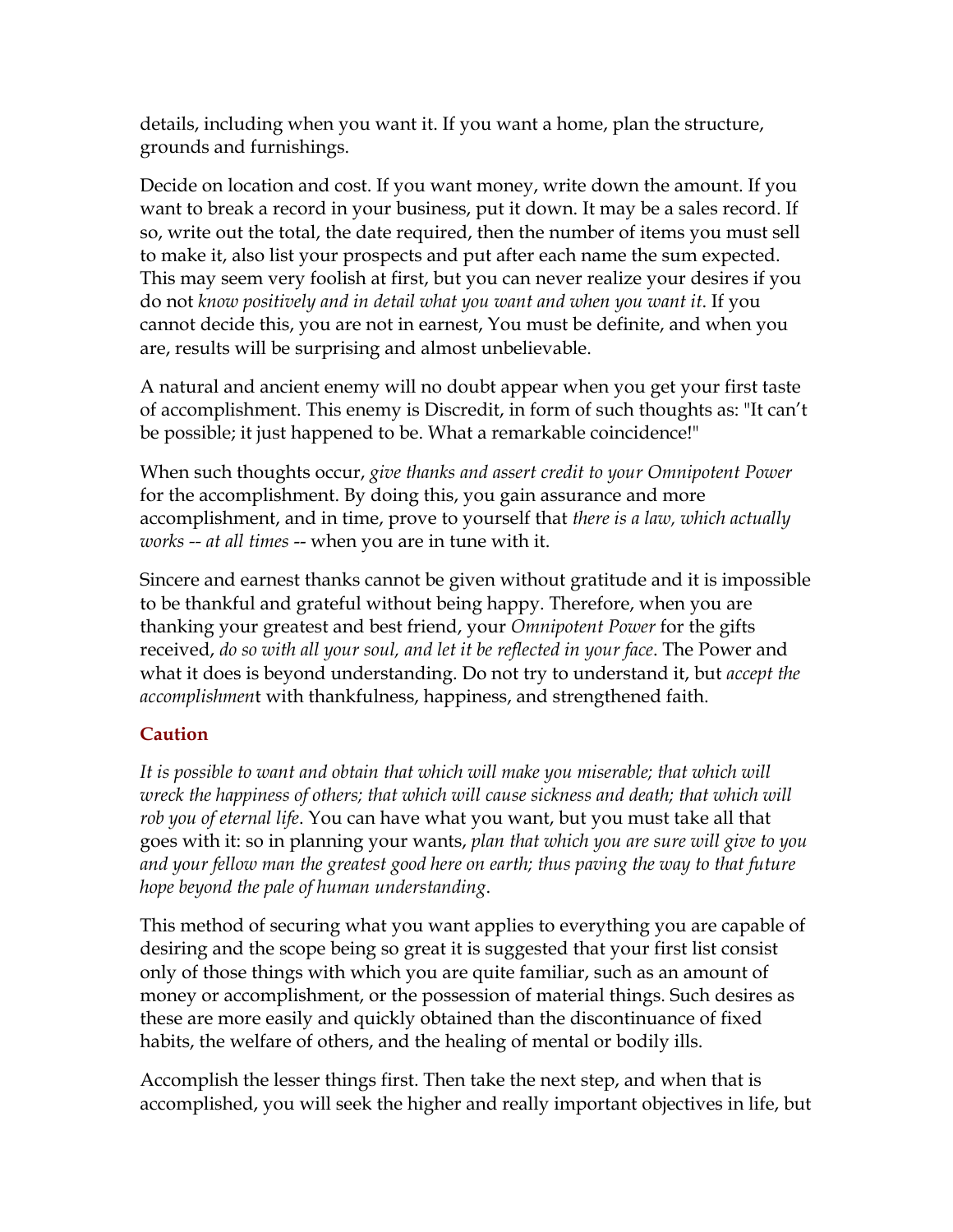long before you reach this stage of your progress, many worthwhile desires will find their place on your list. One will be to help others as you have been helped. Great is the reward to those who help and give without thought of self, as it is impossible to be unselfish without gain.

### In Conclusion

A short while ago, Dr. Emil Coué came to this country and showed thousands of people how to help themselves. Thousands of others spoofed at the idea, refused his assistance and are today where they were before his visit.

So with the statements and plan presented to you now. You can reject or accept. You can remain as you are or have anything you want. The choice is yours, but God grant that you may find in this short volume the inspiration to choose aright, follow the plan and thereby obtain, as so many others have, all things, whatever they may be, that you desire.

Read the entire book over again, and again, AND THEN AGAIN.

Memorize the Three Positive Rules of Accomplishment.

Test them now on what you want most this minute.

This book could have extended easily over 350 pages, but it has been deliberately shortened to make it as easy as possible for you to read, understand and use. Will you try it? Thousands of bettered lives will testify to the fact that It Works.

A Letter to You From the Author

Dear Reader:

The great possessions of life are all GIFTS mysteriously bestowed: sight, hearing, aspiration, love or life itself.

The same is true of ideas -- the richest of them are given to us, as for instance, the powerful idea which this book has given you. What are you going to do with it? Are you surprised when I tell you the most profitable thing you can do is to give it away?

You can do this in an easy and practical way by having this book sent to those you know who NEED IT. In this way, you can help in the distribution of this worthwhile effort to make the lives of others better and happier.

You know people who are standing still or who are worried or discouraged. This is your chance to HELP THEM HELP THEMSELVES. If you withhold this book from them you will lose the conscious satisfaction that comes from doing good. If you see that they get to read this book, then you put yourself in line with the